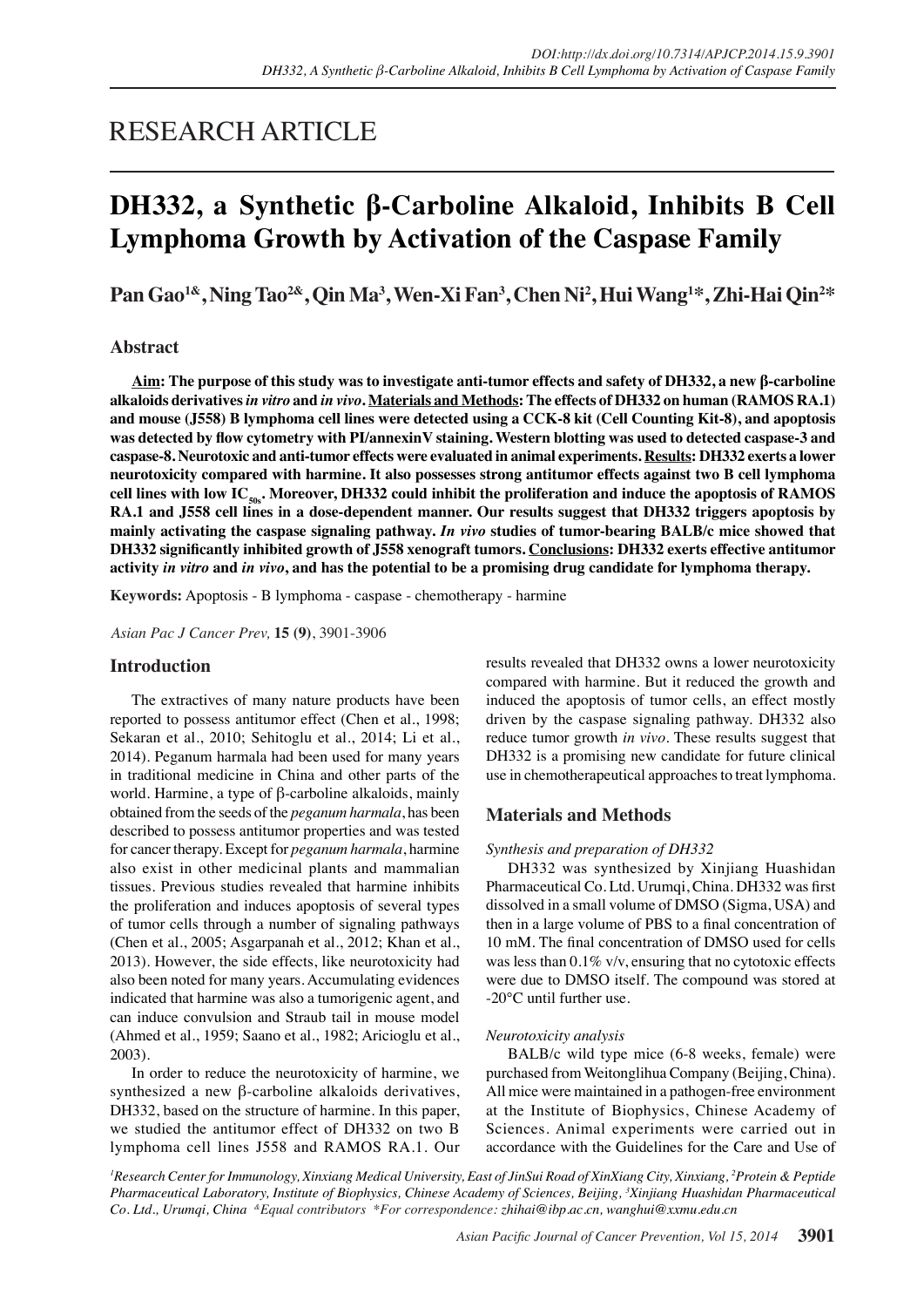#### *Pan Gao et al*

Laboratory Animals of the National Institute of Health, and were approved by the Biological Research Ethics Committee, Institute of Biophysics, Chinese Academy of Sciences. To assess the neurotoxicity, mice were divided into two groups (each group of 10), harmine and DH332 were administered to mice in the manner of intraperitoneal injection at the dose of 30 mg/kg, and the neurological signs of mice were recorded.

## *Cell lines and culture*

J558 (murine plasmacytoma cell line) was cultured with standard DMEM medium (Gibco, USA) containing 10% NCS (PAA) and 1% penicillin/streptomycin, RAMOS RA.1 (human Burkett's lymphoma cell line, from Cell Resource Center, IBMS, CAMS/PUMC, Beijing, China) was maintained in RPMI 1640 medium containing 10% FBS (PAA) and 1% penicillin/streptomycin at 37°C supplied with 5%  $\mathrm{CO}_2$ .

#### *Cell survival assay*

The effect of DH332 on cell growth was determined by Cell Counting Kit-8 (Zoman Biotechnology Co. Ltd. Beijing, China) following the manufacturer's instructions. Cells were seeded into 96-well plates at equal density of  $1 \times 10^5$  to  $5 \times 10^5$ /mL per well in cell culture medium and treated with different concentrations of DH332 (0, 5, 10, 20 μM) for 24 hrs. The CCK-8 reagent was added into each well at a volume of 10 μL and then incubated for a further 4 hrs. Cells viability was determined by measuring the absorbance at 450 nm using a microplate reader (BIO-RAD Laboratories, Philadelphia, PA, USA). All cell survival assays were performed in triplicate and repeated in 3 independent experiments.

#### *Apoptosis analysis*

Cell apoptosis was detected by FACS Calibur (BD) with PI (Sigma) and FITC-AnnexinV (BD Pharmingen) staining. Briefly, cells were treated with DH332 at different concentrations  $(0, 5, 10, 20 \mu M)$  for 24 hrs. Cells were washed and resuspended in 50 μL binding buffer. Subsequently, 2 μL AnnexinV was added into each sample and cells were incubated in the dark for 15 min. After adding 0.1 μL PI and incubating for further 5 min at room temperature. Cells were resuspended in 300 μL binding buffer and analyzed by FASC.

#### *Western blot analysis*

Cells were resuspended in RIPA lysis buffer [50 mM Tris-HCl (pH 7.5), 150 mM NaCl, 1.0% Nonidet P-40,  $0.5\%$  (w/v) sodium deoxy-cholate,  $0.1\%$  (w/v) SDS, 1 mM EDTA] supplemented with 100 mM phenylmethanesulfonyl fluoride, 25 mg/mL aprotinin, 1 mM sodium orthovanadate and 50 mM NaF. Aliquots of cell extracts were resolved on a 10% SDS-PAGE gel and then transferred onto a nitrocellulose membrane (GE Healthcare, Milwaukee, WI, USA) using a semi-dry transfer apparatus (Bio-Rad Laboratories). The primary antibodies used were: Phospho (P)-NF-κB p65 (Ser536, 93H1, Cell Signaling Technology), *p*-IκB (S32, 14D4, Cell Signaling Technology), caspase3 (8G10, Cell Signaling Technology), caspase8 (AC056-1, Beyotime) and PARP

(46D11, Cell Signaling Technology) all of which were diluted by 1:1000, and β-actin (Sigma-Aldrich) was 1:10000. HRP-conjugated goat anti-mouse or goat antirabbit IgG (Thermo) were used as secondary antibodies. After washing with PBST, membranes were incubated with chemiluminescent substrate (Thermo) for 5 minutes. Protein bands were visualized by exposing the membranes to X-ray film (Kodak, Rochester, NY, USA).

## *Mouse tumor models*

BALB/c wild type mice (4-6 weeks, female) were maintained in a pathogen-free environment at the Institute of Biophysics, Chinese Academy of Sciences. To generate tumor models,  $1 \times 10^6$  (in total volume of 0.2 mL) J558 cells were injected subcutaneously in the left abdomen area of the mice. Once the tumors were visible, 25 mg/ kg DH332 or vehicle were administered by intra-tumor injection every three days over a period of 12 days. The volume of the tumors were measured with a vernier caliper in living mice and were calculated by the formula with length  $\times$  height  $\times$  width (in mm) at each day of injection.

#### *Statistical analysis*

Results were presented as means±SD. Statistical comparisons of the results were analyzed using Student's *t* tests or one-way ANOVA. Observed differences were considered to be statistically significant when *p*<0.05.

#### **Results**

DH332 has lower neurotoxicity in comparison with harmine. Based on the structure of harmine, we synthesized a novel β-carboline alkaloids derivatives DH332 (Figure 1A) and its pharmacodynamic character was then investigated. Wild type (WT) mice were intraperitoneally injected with the same dose of DH332 or harmine and the neural responses of the treated mice were recorded. The results indicated that after treatment with harmine, the mice presented some neurotoxicity symptoms, like convulsion, Straub tail and tremble, which disappeared in 3-15 minutes after injection. However, when we administered DH332, no comparable symptoms could be detected (Figure 1B). Therefore, the neurotoxicity of DH332 is much lower than harmine.

DH332 induced growth inhibition and apoptosis in B lymphoma cells. We tested the cytotoxicity of DH332 *in vitro* to assess the pharmacologic effect. Two B lymphoma cell lines, murine plasmacytoma cell line J558 and human B lymphoma cell line RAMOS RA.1, were used to determine the concentrations of DH332 that induce 50% growth inhibition  $(IC_{50})$  of tumor cells. As shown in Figure 1C, DH332 displayed a significant inhibitory effect on the two cell lines with IC<sub>50s</sub> (95% confidence intervals) of 8.02 to 11.22 μM and 9.08 to 12.90 μM, respectively.

Next, we tested the effect of DH332 on the survival of J558 cells using the Cell Counting Kit-8 (CCK-8) assay. The J558 cells were exposed to various concentrations (0, 5, 10, 20 μM) of DH332 for 24 hrs, and OD450 values were recorded for cell viability. DH332 significantly reduced the growth of J558 cells in a dose-dependent manner (Figure 1D). The inhibition ratio of DH332 was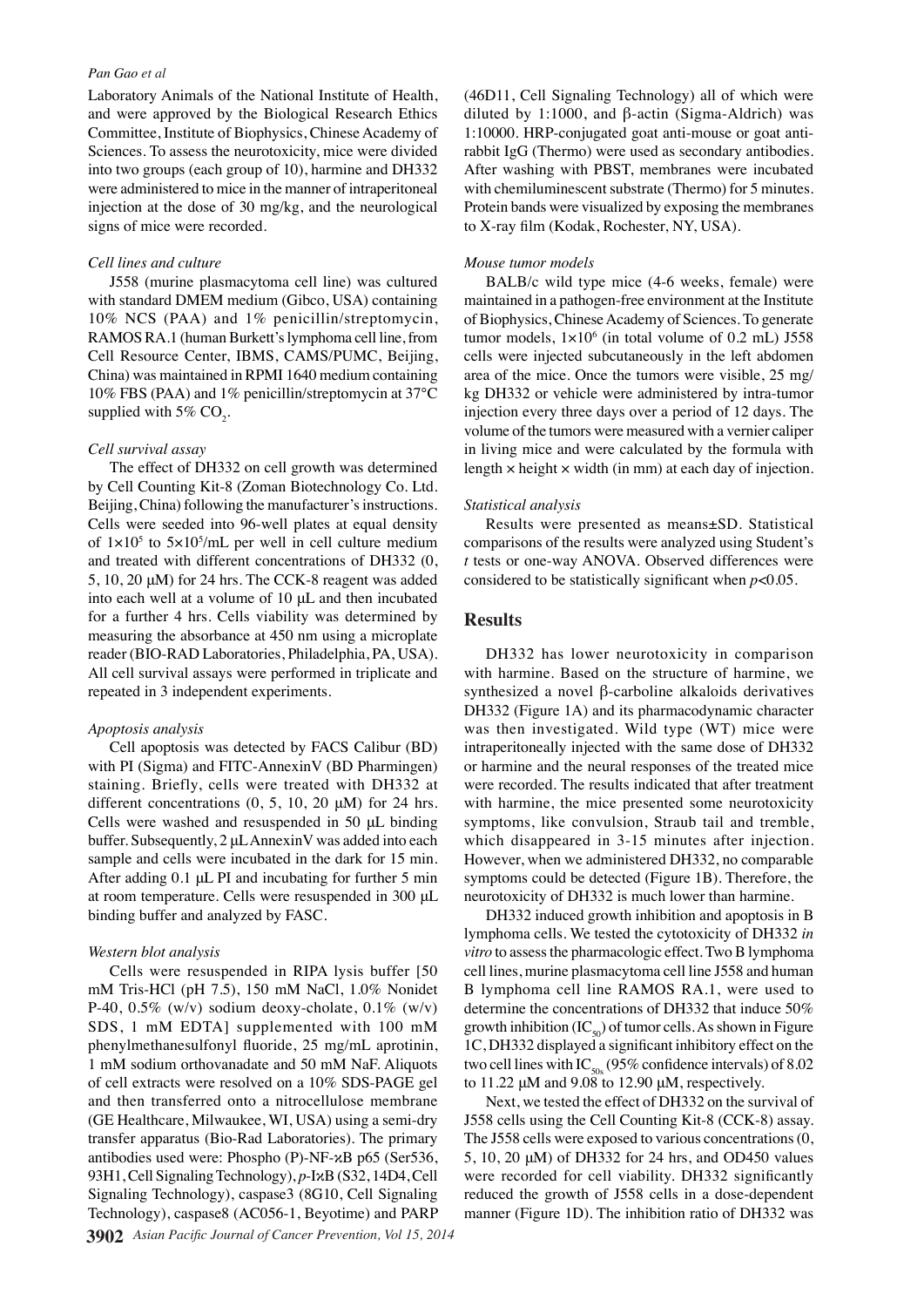*DOI:http://dx.doi.org/10.7314/APJCP.2014.15.9.3901*

*DH332, A Synthetic β-Carboline Alkaloid, Inhibits B Cell Lymphoma by Activation of Caspase Family*



**Figure 1. The Antitumor Activities of DH332** *in vitro***. A)** The chemical structure of harmine and DH332. **B)** The neurotoxicity of DH332 compared with harmine. **C)** Concentrations of DH332 inducing 50% cell growth inhibition  $(IC_{50})$  in two tumor cell lines (J558 and RAMOS RA.1) relative to the corresponding controls, based on the CCK-8 assay. **D)** Growth inhibition effects of DH332 on J558 cells. Cells were exposed to various concentration  $(0, 5, 10, 20 \mu M)$  of DH332 for 24 hrs and cell viability was detected using CCK-8 kit. **E)**  Induction of apoptosis in J558 cells by DH332. Cells were exposed to various concentrations of DH332 for 24 hrs, and apoptosis was detected by PI and AnnexinV staining. **F)** The apoptotic index of J558 cells after treatment with different concentrations of DH332 for 12 hrs, 24 hrs and 48 hrs. Similar results were obtained from 3 other independent experiments. \**p*<0.05, \*\**p*<0.01, \*\*\**p*<0.001

about 29%, 58% and 67% at the concentrations of 5, 10, 20 μM, respectively.

Besides inhibition of cell survival, we also tested the impact of DH332 on apoptosis using the J558 cell line. Tumor cells were exposed to concentrations of DH332 identical to those used in the CCK-8 assay. After 24 hrs of DH332 treatment, cells were collected and analyzed by flow cytometry with PI/AnnexinV staining. As shown in Figure 1E, after treatment with DH332, both the percentage of the early (right lower quadrant,  $PI$ <sup>-</sup> AnnexinV<sup>+</sup>) and later (right upper quadrant,  $PI$ <sup>+</sup> AnnexinV+ ) stage of apoptosis were found to increase in a dose-dependent manner. In addition, there is a significant difference of apoptosis index between 12 h and 48 h in 20 μM DH332 group (Figure 1F).

DH332 activates the caspase family. The results demonstrated above raise the question about the mechanism behind the effect of DH332 regarding apoptosis induction and decreased growth of tumor cells. To this end, we investigated the changes in expression of caspases and PARP (poly ADP ribose polymerase) known to play essential roles in the apoptotic process. Our results shows the levels of the activated forms of caspase3 and caspase8 were up-regulated and the expression of fulllength PARP was down-regulated after treatment with 10 μM DH332 for various time points  $(0, 4, 12, 24 h)$  (Figure 2A).

z-VAD eliminates the DH332-mediated cell death. Since DH332 induce apoptosis in J558 cells through the



**Figure 2. Effect of DH332 on the Expression of Apoptosis Related Proteins. A)** J558 cells were seeded in 6-wells plates in a density of  $5 \times 10^5$ /mL and exposed to DH332 (10  $\mu$ M) for various time point (0, 4, 12 and 24 h). The expression of cleaved caspase8, caspase3 and full-length PARP was determined by Western blot analysis. β-actin was used as an equal-loading control of samples. **B)** z-VAD eliminates the DH332-mediated cell death. J558 cells were treated with DH332 (20  $\mu$ M) alone or combined with Z-VAD (20  $\mu$ M) for 24 hours and stained with PI and AnnexinV. Apoptosis was analyzed by flow cytometry. Numbers denote the percentage of apoptotic cells (early and later stage). Similar results were obtained from 3 other independent experiments

caspase signaling pathway, we argued that cell apoptosis induced by DH332 should be abolished when the activation of caspases is blocked. To prove this hypothesis, we examined the percentage of apoptotic (PI and Annexin V positive) cells by flow cytometry after treatment with DH332 and z-VAD (Z-Val-Ala-Asp(OMe)-CH2F, a pan-caspase inhibitor) or DH332 alone. Our results demonstrate that DH332 (20  $\mu$ M) significantly induces the apoptosis of J558 cells, whereas addition of Z-VAD (20 μM), clearly eliminates the DH332 mediated cell death (Figure 2B). Thus apoptosis of J558 cells upon DH332 is primarily due to the activation of caspase family.

DH332 inhibits the growth of human B lymphoma cells *in vitro*. Next, we used the human B lymphoma cell line RAMOS RA.1 to verify the effect of DH332 for human cells and examined which signaling pathways are responsible for the activation of these processes. RAMOS RA.1 tumor cells were treated with different concentrations of DH332, and after 24 hrs of incubation, cells were collected and analyzed for the growth inhibition using the CCK-8 kit and apoptosis using flow cytometry. As shown in Figure 3A, following the exposure to different concentrations of DH332  $(0, 5, 10, 20 \mu M)$ , the growth of RAMOS RA.1 cells was significantly inhibited. The ratios for inhibition of cell growth were about 25%, 45% and 73% for the DH332 concentrations of 5, 10 and 20 μM, respectively. In addition to the observed decrease in cell growth, DH332 also induced apoptosis in RAMOS RA.1 cells in a dose-dependent manner. As shown in Figure 3B, both the percentage of early stage and later stage of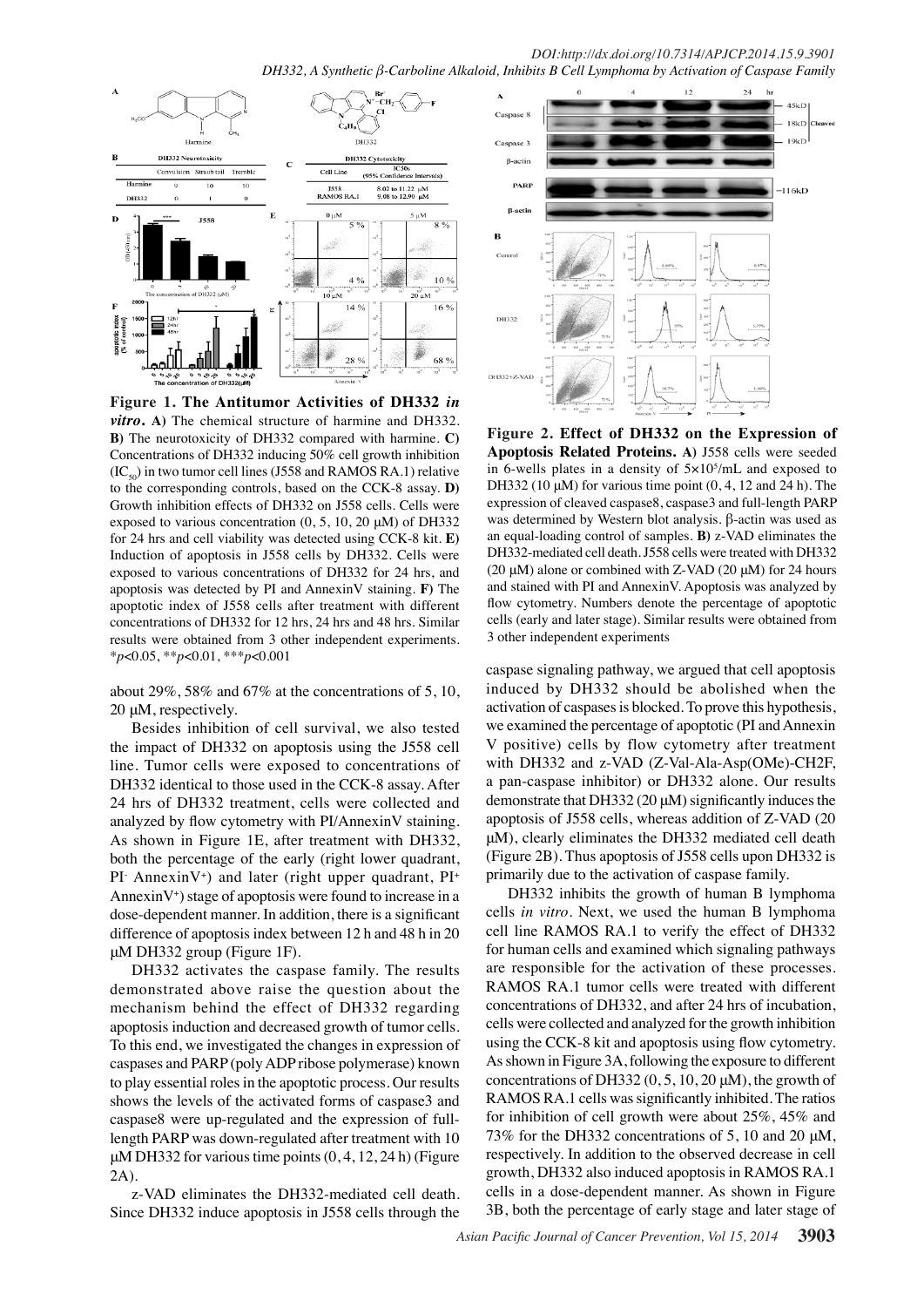

**Figure 3. Antitumor Effect of DH332 on Human B Lymphoma Cell Line RAMOS RA.1** *in vitro***.** A) DH332 decreases the growth of RAMOS RA.1 cell line. Cells were exposed to various concentrations of DH332 for 24 hrs and analyzed using a CCK-8 kit. **B)** Induction of apoptosis in RAMOS RA.1 cells by DH332. Cells were exposed to various concentrations of DH332 for 24 hrs and analyzed by flow cytometry with PI and AnnexinV staining. **C)** z-VAD eliminates the DH332-mediated cell death. RAMOS RA.1 cells were treated with DH332 (20  $\mu$ M) and Z-VAD (20  $\mu$ M) or with DH332 alone for 24 hours, then analyzed by flow cytometry with PI and AnnexinV staining. Similar results were obtained from 3 other independent experiments, \**p*<0.05

apoptotic cells increased remarkably with an increase in DH332 concentration.

To further explore the signaling pathways involved in this process, we also treated the tumor cells with DH332 and Z-VAD or DH332 alone, and analyzed the percentage of apoptosis cell by flow cytometry with PI/AnnexinV staining. The result shows that when the tumor cells were treated with Z-VAD, the percentage of apoptotic cells was dramatically decreased relative to the treatment with DH332 alone (Figure 3C). In conclusion, DH332 inhibits the growth of RAMOS RA.1 cells and induces apoptotic processes involving caspases family.

DH332 has a strong antitumor effect *in vivo*. To determine whether DH332 exerts its antitumor effects *in vivo*, it was administered every 3 days repeatedly into BALB/c mice bearing J558 xenograft tumors on day 6 after tumor cells injection. In this model, 25mg/kg of DH332 did not influence tumor growth significantly on day 6 or 9 after the tumor cells inoculation (Figure 4). However, the mean tumor size of DH332-treated mice became statistically significant smaller on day 12 after tumor cells inoculation, in comparison to that of the control mice. Tumor necrosis appeared in both groups of the mice. In the control group, necrosis didn't affect the growth of the tumor; however, in the DH332-treated group, tumors were getting smaller and smaller and the necrotic tissue became scar in the end.

#### **Discussion**

**3904** *Asian Pacific Journal of Cancer Prevention, Vol 15, 2014* Our findings here suggest that DH332, a novel β-carboline alkaloid derivative, presents a lower



**Figure 4.** *In vivo* **Antitumor Activity of DH332 Against J558 Cells.** DH332 was administered by intra-tumor injection to wild type BALB/c mice bearing J558 cells at a dosage of 25mg/kg every 3 days. Control groups received vehicle (PBS) only. Arrows means the day of DH332 administered. Tumor volumes were measured with length  $\times$  height  $\times$  width, values are means±SD, n=8, \**p*<0.05

neurotoxicity in comparison to harmine and has the potential to become an effective drug for clinical B cell lymphoma therapy.

Harmine, as a member of the β-carboline alkaloid family, had used for traditional medicine for a long time. Previous studies have reported that harmine has various types of pharmacological activities such as reversible inhibition of MAO-A (monoamine oxidase A) (Reniers et al., 2011), promotion of osteoblast differentiation, inhibition of osteoclast differentiation and bone resorption (Yonezawa et al., 2011a; 2011b), as well as anti-oxidant (R*e*us et al., 2010), cytotoxic, insecticidal (Zeng et al., 2010) and antitumor effects, all achieved through activation of distinct signaling pathways (Dai et al., 2012; Yang et al., 2012). Whereas, the neurotoxicity side-effects also being concerned for many years. Ahmed and Taylor used an improved method to record the tremor in mice treated with β-carboline alkaloid harmine and harmaline, and they found that after intraperitoneal injection of 10 to 20 mg/kg harmine, mice will appear tremor, Straub tail and hunched-back within 20 minutes (Ahmed et al., 1959). Harmine induce upper motor neurone effects like head and body tremors, hypomotility, pelvic limb paresis, crossing over of limbs at a minimum dosage of 6 mg/kg (Bourke et al., 1990). In present study, we synthesized a novel β-carboline alkaloids derivative DH332 based on the structure of harmine, and we recorded the neurological sign of mice after injection of DH332 and harmine. Our results indicated that after treatment with harmine, mice showed symptoms such as convulsion, Straub tail, tremble, which not appeared with DH332. Therefore, the neurotoxicity of DH332 was much lower than that of harmine.

Our previous data showed that compared to macrophage and T cell, B cell was more sensitive to DH332 (Figure 5), so we focus on the antitumor effects of DH332 on B lymphoma cells.

Inducing tumor cell apoptosis had become a classical manner for cancer therapy in clinical trials. In this paper, we tested the pharmacology effect of DH332 on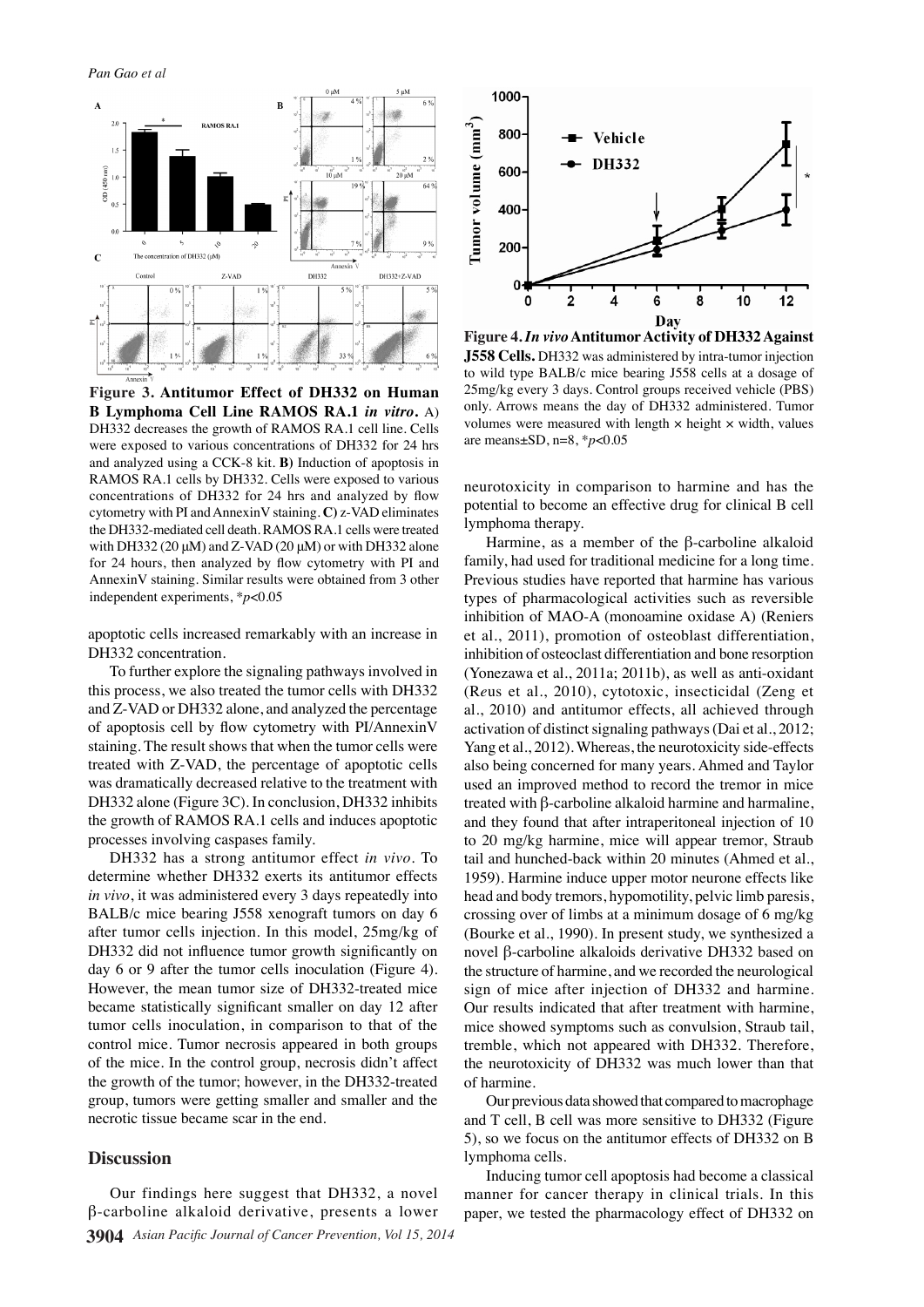*DOI:http://dx.doi.org/10.7314/APJCP.2014.15.9.3901 DH332, A Synthetic β-Carboline Alkaloid, Inhibits B Cell Lymphoma by Activation of Caspase Family*



**Figure 5. B Cells is More Sensitive than T Cells and Macrophages.** Suspension cells and adherent cells of WT mice spleen were seeded in 12-wells plates in a density of  $3.5 \times 10^6$ /mL, and exposed to various concentration of DH332 (0, 1, 5, 10, 20 μM) for 12 hrs, then analysis the apoptosis of B cell (B220 positive), T cell ( CD3 positive) and macrophage (CD11b and F4/80 positive) by flow cytomery



**Figure 6. DH332 Down-Regulates the Expression of NF-κB.** J558 cells were seeded in 6-wells plates in a density of 5×105 /mL, and exposed to various concentration of DH332 for 24 hrs. The expression of P-p65 and p-IκB was determined by Western blot analysis. β-actin was used as an equal-loading control of samples. Similar results were obtained from 3 other independent experiments

two lymphoma cell lines-J558 and RAMOS RA.1, our results revealed that DH332 could inhibit growth and induce apoptosis in the two cell lines whereas the caspase signaling pathway is mainly responsible for this process. Except for the caspase family, we also tested the impact of DH332 on components of the NF-κB signaling pathway, which controls transcription of important genes involved in various cellular mechanism, and is responsible for cytokine production and cell survival. Western blotting results revealed that the phosphorylation of p65 and IκB was decreased after treatment with DH332 (Figure 6), suggesting that the activation of the NF-κB signaling pathway was inhibited. Previous studies shows that TNF binding to TNFR1 and TNFR2 can induce apoptosis through the caspase family and survival through NFκB signaling in T cells, respectively(Faustman et al., 2010). Our results suggest that DH332 possible interact with TNFR and induce the physiologic phenomena in lymphoma cells.

To deeply investigate the pharmacological function of DH332, we assessed the effect of DH332 in combination with two common chemotherapeutic agents fluorouracil (5-FU) and doxorubicin, which are used as DNA synthesis inhibitors. 5-FU has some side effects, like acute central nervous system damage, heart damage and delayed degeneration of the CNS even at a low dose in mice. DH332, as demonstrated has also the effect of inhibiting cell division and synthesis of DNA in some types of cells (Asgarpanah et al., 2012). Our results show that DH332



**Figure 7. The Effect of DH332 Combination with 5-FU and Doxorubicine.** The effect of different concentrations (0, 1, 2.5, 5, 10 μM) of DH332 combined with 5-FU (0.5 nM and 1nM) and doxorubicine (0.1 nM) on J558 cells. J558 cells were seeded in 96-wells plates in a density of  $5 \times 10^5$ /mL, and exposed to DH332+5-FU, DH332+doxorubicine or DH332 alone for 24 hrs. Cell viability was analyzed using a CCK-8 kit. Similar results were obtained from 3 other independent experiments, \**p*<0.05, \*\**p*<0.01, \*\*\**p*<0.001

has a synergetic antitumor effect combination with 5-FU and doxorubicin on J558 cells at the labeled concentrations (Figure 7). Whether the combination of DH332 with 5-FU or doxorubicin will decline the side effects of the two chemotherapy agents, it need to be explored in the further studies.

*In vivo* studies indicated that DH332 decreased the growth of J558 xenograft tumor. This phenomenon revealed that DH332 induce the apoptosis of tumor cells and developed local necrosis in the tumors. DH332 can directly kill tumor cells through the caspase signaling pathway *in vitro* but whether the process is also reflected *in vivo* needs further studies.

In conclusion, our results revealed that DH332 possess a strong inhibitory effect on B lymphoma cell lines *in vitro*, and decreased the growth of J558 tumor cells *in vivo*. We demonstrated that this process was mainly due to the activation of caspase signaling pathway. Therefore, these findings suggest that DH332 could be a novel reagent for further preclinical and clinical therapy for B lymphoma.